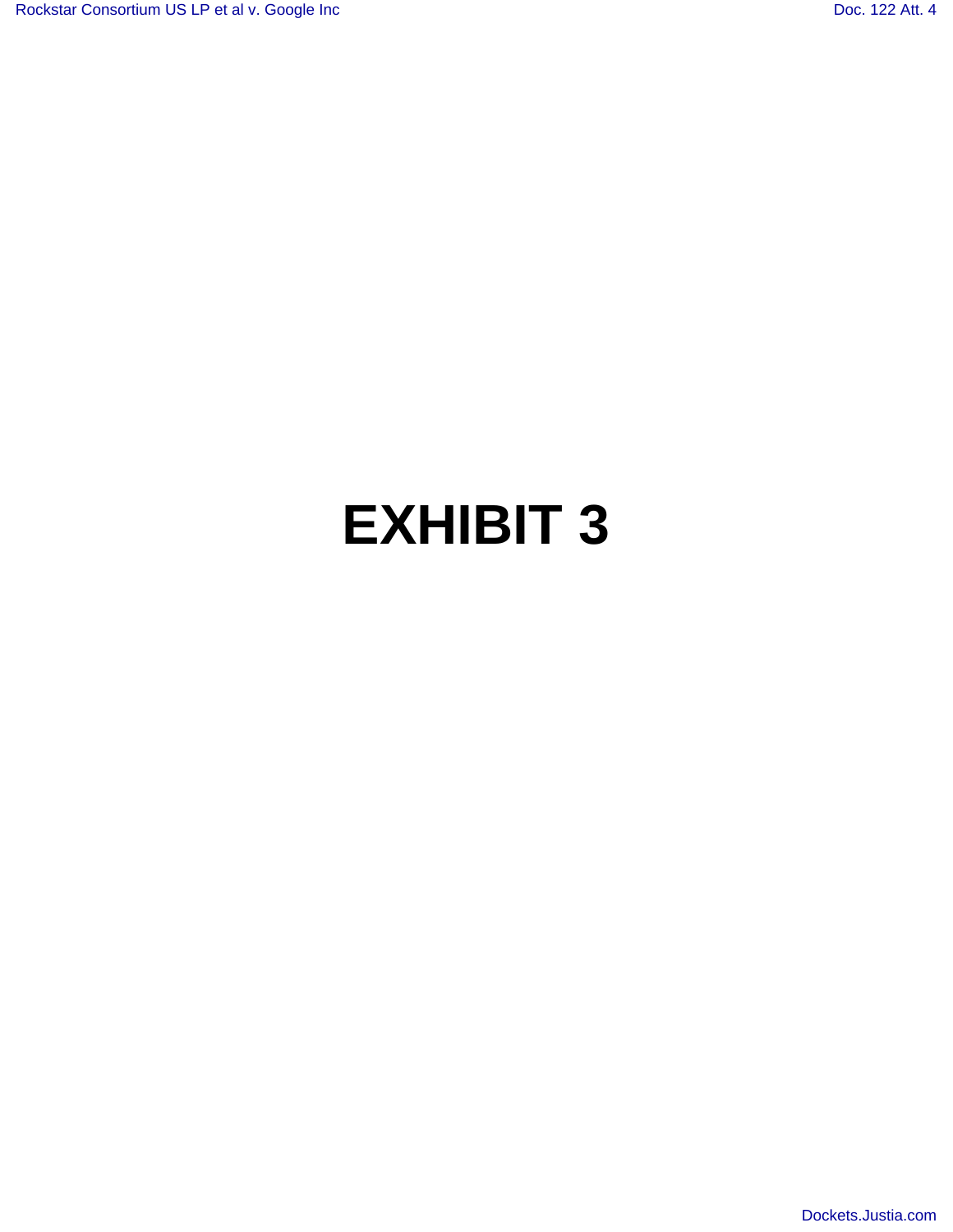| From:<br>Sent:<br>To:<br>Cc: | John Lahad [jlahad@SusmanGodfrey.com]<br>Friday, June 13, 2014 12:25 PM<br>Andrea P Roberts<br>jrambin@capshawlaw.com; ederieux@capshawlaw.com; ccapshaw@capshawlaw.com;<br>jw@wsfirm.com; claire@wsfirm.com; Alexander L. Kaplan; Max L. Tribble; Mark Mann;<br>blake@themannfirm.com; atindel@andytindel.com; QE-Google-Rockstar |
|------------------------------|------------------------------------------------------------------------------------------------------------------------------------------------------------------------------------------------------------------------------------------------------------------------------------------------------------------------------------|
| Subject:                     | RE: Rockstar v. Google                                                                                                                                                                                                                                                                                                             |

## Andrea,

As discussed in earlier correspondence with your colleague, Lance Yang, Rockstar objects to Google's attempt to shirk its disclosure obligations by refusing to provide claim-by-claim and element-by-element charts for its asserted references. Instead of charting each claim element by element, Google fashioned Exhibit B to list prior art references that may be combined with the reference ostensibly charted in Exhibit A. For example, A-1 points to table B1, which says that "one of ordinary skill in the art would be motivated to combine the references addressed in claim charts A-1 to A-39 with any one or more of the Table B1 references because: it would have yielded predictable results." According to Mr. Yang, Exhibits A-1 to A-39 identify each combination that Google intends to rely on for each limitation and Exhibit B's tables "streamline" the disclosure. Contrary to Mr. Yang's email, this approach does not comply with Patent Local Rule 3-3(c) and does not sufficiently identify the combinations Google wishes to assert. If Google's approach is credited, millions of potential combinations result – hardly a streamlining of anything. This is not what the local rules contemplate, which a claim element by element disclosure and identification of specific combinations.

Furthermore, Google's invalidity contentions for some alleged prior art systems do not provide anything more than superficial and rudimentary descriptions of those systems. Google's disclosures rely on high-level newspaper and magazine articles and cite no user manuals or similar technical documents. For example, in A-10, Google relies on the Excite search engine but only cites an IEEE paper that barely touches on Excite, a few pages from a "Dummies..." book, and a handful of citations to non-technical articles generally discussing search engines. Google's failure to provide sufficient evidence is particularly egregious given that it listed Graham Spencer and Ben Lutch, co-founders of Excite and current Google employees, as persons with knowledge of prior art in its initial disclosures. The same is true for Alta Vista (A-2). Google failed to provide any technical materials describing Alta Vista even though Alta Vista's principal developer, Michael Burrows, is a current Google employee and likewise identified by Google in its initial disclosures. It is also known that Google acquired DoubleClick in 2007 (which had previously purchased NetGravity). Accordingly, Google has in its possession and thus must provide more information on DoubleClick (A-9) and NetGravity (A-24) than two patents and a smattering of non-technical articles pulled from the Wayback Machine, respectively.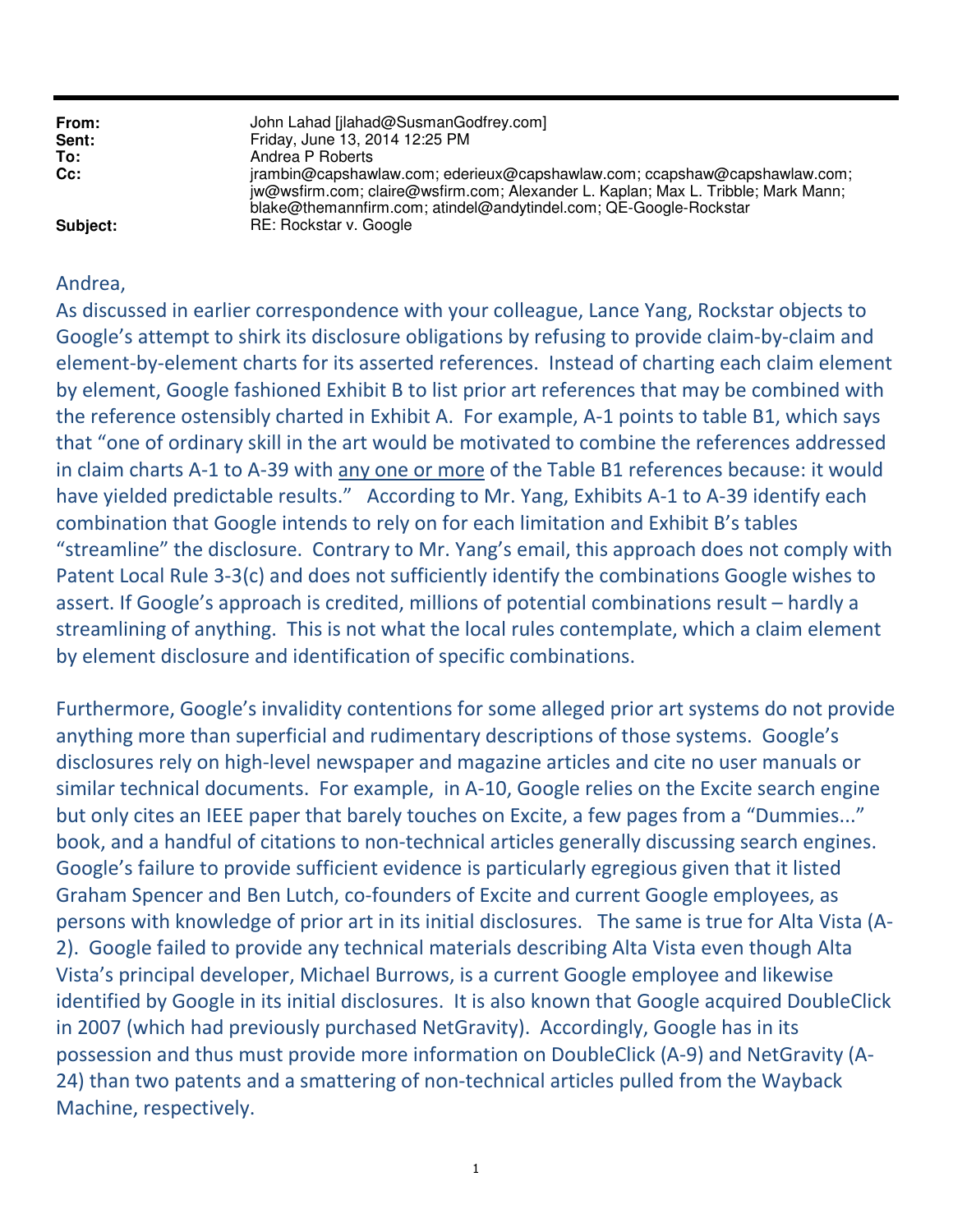Because of Google's non-compliant and deficient disclosures, Rockstar cannot agree to join in any motion to limit claims and references. The Model Order does not alter the Local Rules. If Google provides the element-by-element disclosures required by the local rules and the additional evidence of prior art in its possession, Rockstar will consider whether a motion is appropriate. Please provide compliant and complete charts by Friday June 20, 2014. If Google chooses not to do so, then please provide a time this Monday (preferably before 5:00 pm central) to meet and confer in advance of our motion to strike Google's non-compliant contentions.

Finally, you are correct that our cover pleading includes two typographical errors regarding claim 15 of the '969 patent and claim 16 of '183 patent. As of the date of its infringement contentions, Rockstar is not asserting those two claims in this case.

I look forward to hearing from you. Best, John

**John P. Lahad Susman Godfrey L.L.P. 713-653-7859 (office) 713-725-3557 (mobile) 713-654-6666 (fax)** 

**From:** Andrea P Roberts [mailto:andreaproberts@quinnemanuel.com] **Sent:** Wednesday, June 11, 2014 4:42 PM **To:** John Lahad **Cc:** jrambin@capshawlaw.com; ederieux@capshawlaw.com; ccapshaw@capshawlaw.com; jw@wsfirm.com; claire@wsfirm.com; Alexander L. Kaplan; Max L. Tribble; Mark Mann; blake@themannfirm.com; atindel@andytindel.com; QE-Google-Rockstar **Subject:** RE: Rockstar v. Google

John,

I write to follow up on our prior correspondence regarding Rockstar's assertion of 144 claims against Google. We continue to believe that this is unreasonable. In your email below, you state that the Court has not entered the Model Order Focusing Patent Claims and Prior Art to Reduce Costs. We believe that the Model Order Focusing Patent Claims and Prior Art to Reduce Costs is appropriate given the plaintiff's current asserted claims and the patents at issue in the case. Please let us know if Rockstar will file a joint motion for the Court to enter an order focusing patent claims and prior art.

Additionally, Rockstar's P.R. 3-1 cover pleading purportedly asserts infringement of claim 15 of the '969 patent and claim 16 of the '183 patent. However, Rockstar's infringement charts do not provide any corresponding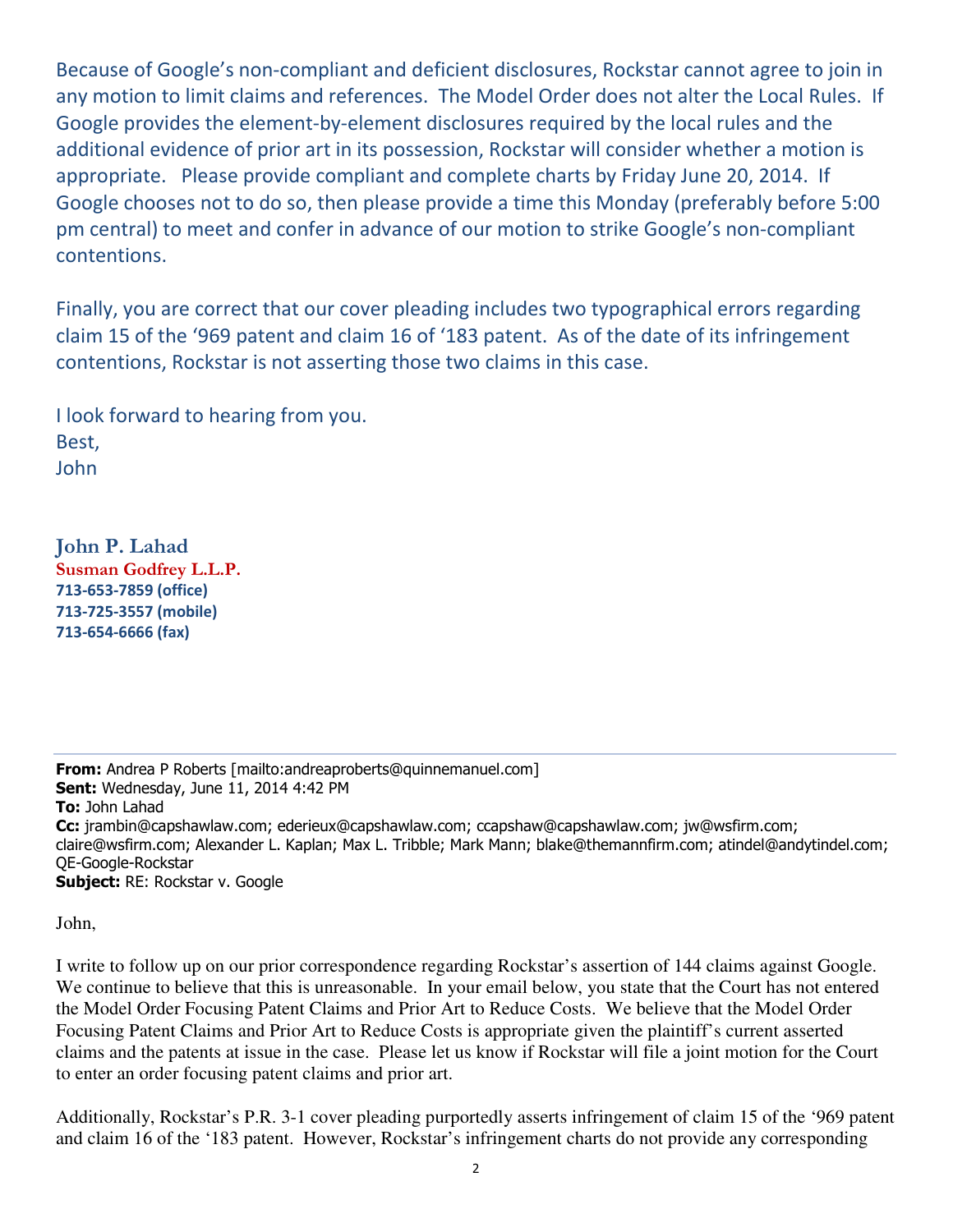entries for those claims as required by P.R. 3-1(c). Please confirm that Rockstar does not intend to assert infringement of claim 15 of the '969 patent and claim 16 of the '183 patent.

Thanks,

Andrea

**Andrea Pallios Roberts** *Of Counsel,* Quinn Emanuel Urquhart & Sullivan, LLP

555 Twin Dolphin Drive, 5th Floor Redwood Shores, CA 94065 650-801-5023 Direct 650.801.5000 Main Office Number 650.801.5100 FAX andreaproberts@quinnemanuel.com www.quinnemanuel.com

NOTICE: The information contained in this e-mail message is intended only for the personal and confidential use of the recipient(s) named above. This message may be an attorney-client communication and/or work product and as such is privileged and confidential. If the reader of this message is not the intended recipient or agent responsible for delivering it to the intended recipient, you are hereby notified that you have received this document in error and that any review, dissemination, distribution, or copying of this message is strictly prohibited. If you have received this communication in error, please notify us immediately by e-mail, and delete the original message.

**From:** John Lahad [mailto:jlahad@SusmanGodfrey.com] **Sent:** Friday, April 18, 2014 1:51 PM **To:** Andrea P Roberts **Cc:** jrambin@capshawlaw.com; ederieux@capshawlaw.com; ccapshaw@capshawlaw.com; jw@wsfirm.com; claire@wsfirm.com; Alexander L. Kaplan; Max L. Tribble; Mark Mann; blake@themannfirm.com; atindel@andytindel.com; QE-Google-Rockstar **Subject:** RE: Rockstar v. Google

Andrea,

Thanks for your email, and good chatting with you today. We disagree that the number of patents and claims is unreasonable at this stage in the litigation. As you mentioned, under the Court's model order – which has not been issued in this case – the earliest Rockstar would have to make an election is "by the date set for completion of claim construction discovery." Under the Court's current sample DCO, that's not until September. Google's only argument is burden, but that was explicitly taken into consideration by the Court in its model order, which intends to "streamline[] the issues in this case." Accordingly, to the extent Rockstar must limit claims, it will do so when ordered by the Court.

You add that Rockstar's infringement contentions "do not provide sufficient specificity to put Google on notice of what functionalities Rockstar contends infringes the asserted patents." Suffice it to say, we disagree. Per PR 3-1, Rockstar's infringement contentions name each instrumentality currently accused of infringement and provide ample evidence "identifying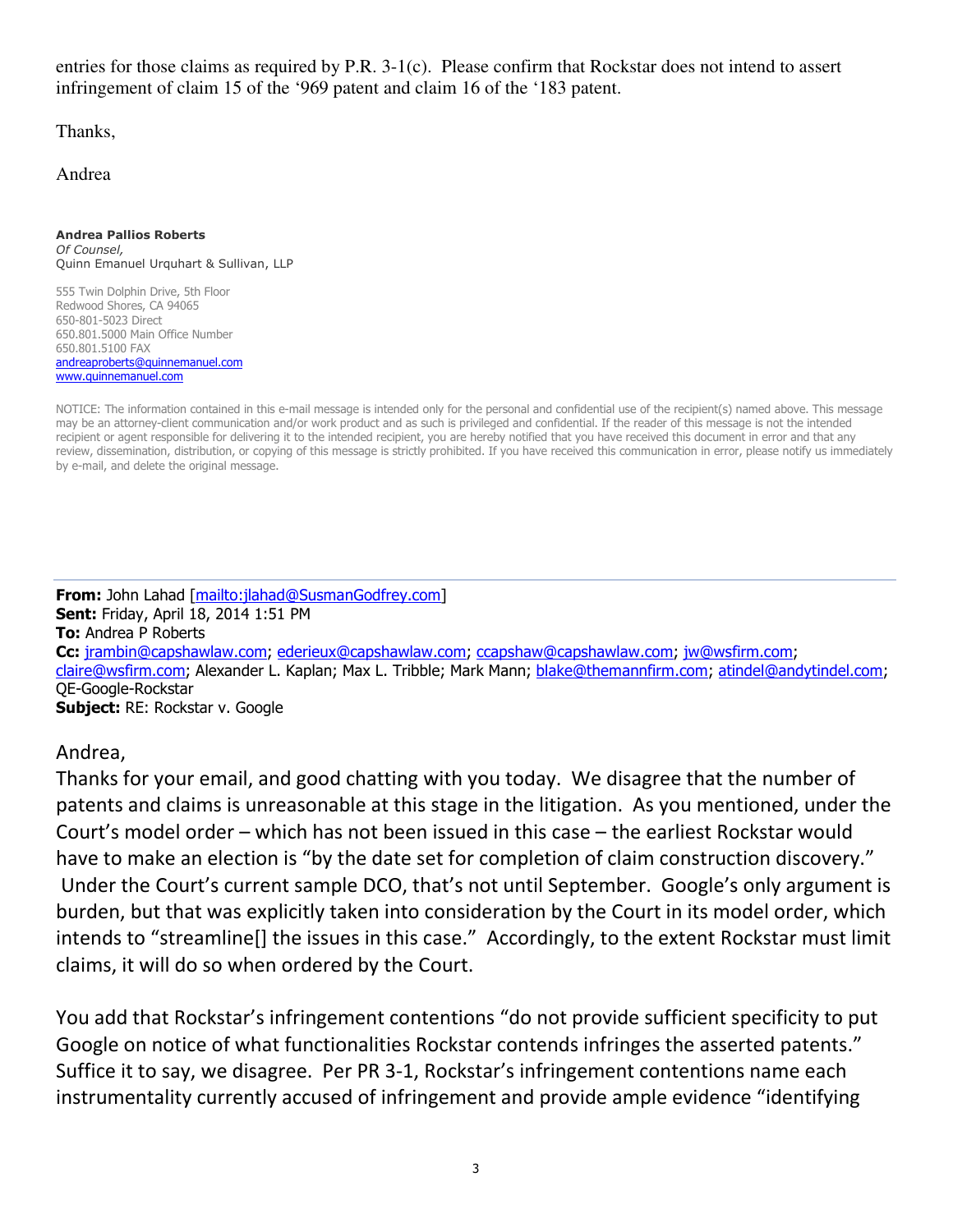specifically where each element of each asserted claim is found within each Accused Instrumentality."

Happy to discuss. Thanks, John

**John P. Lahad Susman Godfrey L.L.P. 713-653-7859 (office) 713-725-3557 (mobile) 713-654-6666 (fax)** 

**From:** Andrea P Roberts [mailto:andreaproberts@quinnemanuel.com] **Sent:** Monday, April 14, 2014 1:56 PM **To:** John Lahad **Cc:** jrambin@capshawlaw.com; ederieux@capshawlaw.com; ccapshaw@capshawlaw.com; jw@wsfirm.com; claire@wsfirm.com; Alexander L. Kaplan; Max L. Tribble; Mark Mann; blake@themannfirm.com; atindel@andytindel.com; QE-Google-Rockstar **Subject:** Rockstar v. Google

Counsel,

I write regarding Rockstar's infringement contentions. First, Rockstar's assertion of 144 claims in 7 patents is unreasonable. As a practical matter, this is far too many. Not only is it extremely difficult for Google to analyze Rockstar's infringement contentions, but it will greatly increase the volume of Google's invalidity contentions, which will be a burden to all parties. Moreover, Rockstar cannot possibly try anything remotely close to 144 claims and must know that it will, at least eventually, have to reduce the number of asserted claims. Indeed, under the Court's Model Order Focusing Patent Claims and Prior Art to Reduce Costs, Rockstar will need to limit itself to 32 asserted claims by the close of claim construction discovery. Rockstar should reduce the number of asserted claims now, before Google serves its invalidity contentions under P.R. 3- 3. Please confirm that Rockstar will do so by Friday, April 18.

Second, Rockstar's infringement contentions, while voluminous due to the number of asserted claims, do not provide sufficient specificity to put Google on notice of what functionalities Rockstar contends infringes the asserted patents. Without such specificity, it is extremely difficult, if not impossible, for Google to identify "documentation sufficient to show the operation" of such accused functionalities, as required by P.R. 3-4, or to do so by May 19, much less determine what other documents or source code is relevant to Rockstar's infringement contentions. We request that Rockstar provide more specificity as to what is accused. Please confirm that Rockstar will do so by Friday, April 18.

If Rockstar does not agree to either of the above, please provide a time this week when Rockstar is available to meet and confer on these issues.